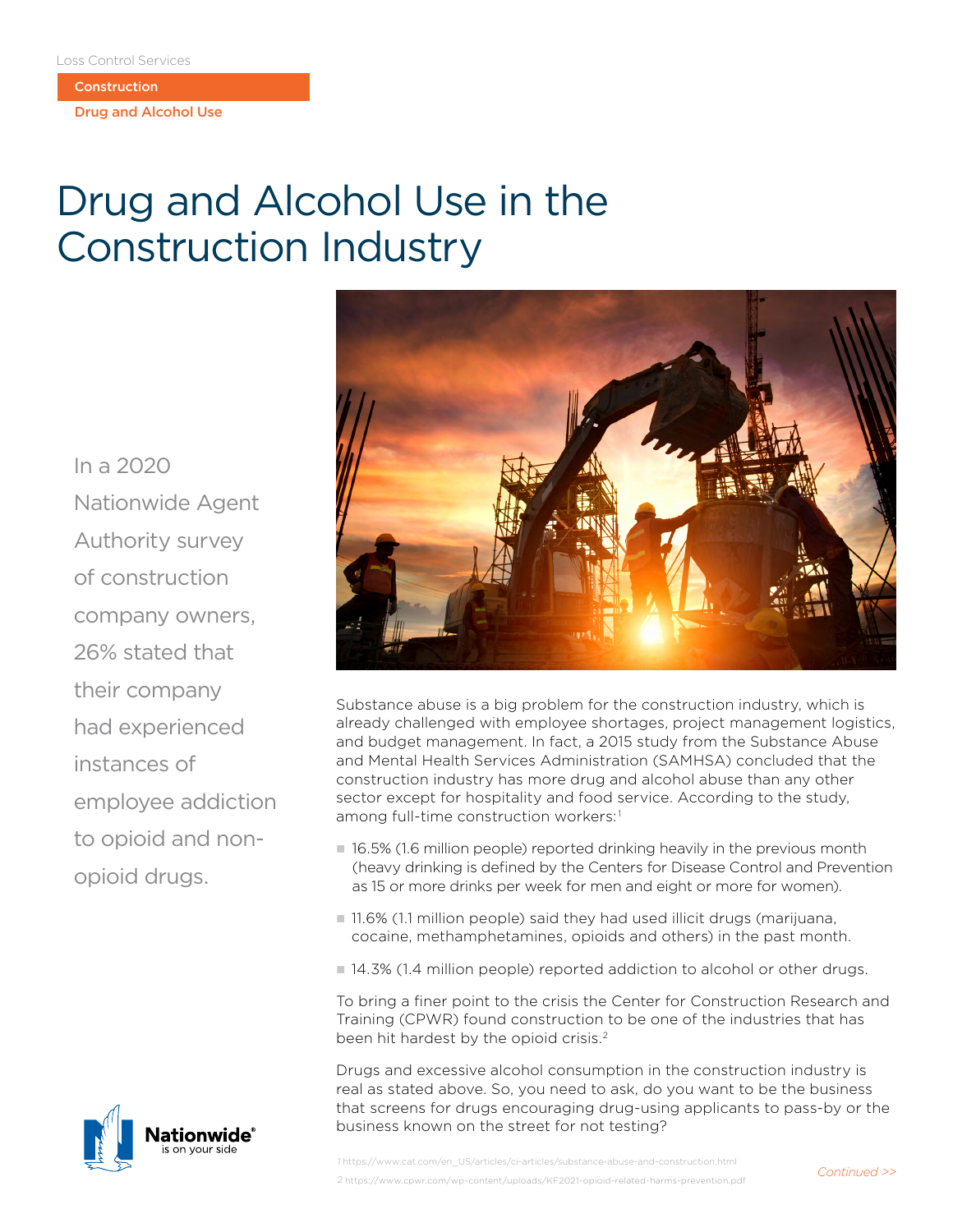

## Components of the drug and alcohol program

A one-size-fits-all mentality for what an effective drug and alcohol program needs just doesn't work. Businesses must tailor their policies to their business-specific needs and goals. To this end, work with an appropriate human resource professional or appropriate legal counsel. The following possible components are provided as suggestions:

- n Where a specific regulation mandates program components, their guidance for operating legally must be followed. An appropriate professional can assist with guidance.
- n The Substance Abuse and Mental Health Services Administration (SAMHSA) is the agency within the U.S. Department of Health and Human Services that leads public health efforts to advance the behavioral health of the nation. SAMHSA's mission is to reduce the impact of substance abuse and mental illness on America's communities. Congress established SAMHSA in 1992 to make substance use and mental disorder information, services, and research more accessible. Start your search for their resources [here](https://www.samhsa.gov/).
- The Drug-Free Workplace Act of 1988 establishes that under the act, a drug-free workplace policy is required for:<sup>1</sup>
	- Any organization that receives a federal contract of \$100,000 or more
	- Any organization receiving a federal grant of any size
- If you are covered by this act, then at a minimum, the organization must:
	- Prepare and distribute a formal drug-free workplace policy statement. This statement should clearly prohibit the manufacture, use, and distribution of controlled substances in the workplace and spell out the specific consequences of violating this policy.
	- Establish a drug-free awareness program. This program should inform employees of the dangers of workplace substance use; review the requirements of the organization's drug-free workplace policy; and offer information about any counseling, rehabilitation, or employee assistance programs (EAPs) that may be available.
	- Ensure that all employees working on the federal contract understand their personal reporting obligations. Under the terms of the Drug-Free Workplace Act, an employee must notify the employer within five calendar days if he or she is convicted of a criminal drug violation.
	- Notify the federal contracting agency of any covered violation. Under the terms of the Drug-Free Workplace Act, the employer has 10 days to report that a covered employee has been convicted of criminal drug violation.
	- Take direct action against an employee convicted of a workplace drug violation. This action may involve imposing a penalty or requiring the offender to participate in an appropriate rehabilitation or counseling program.